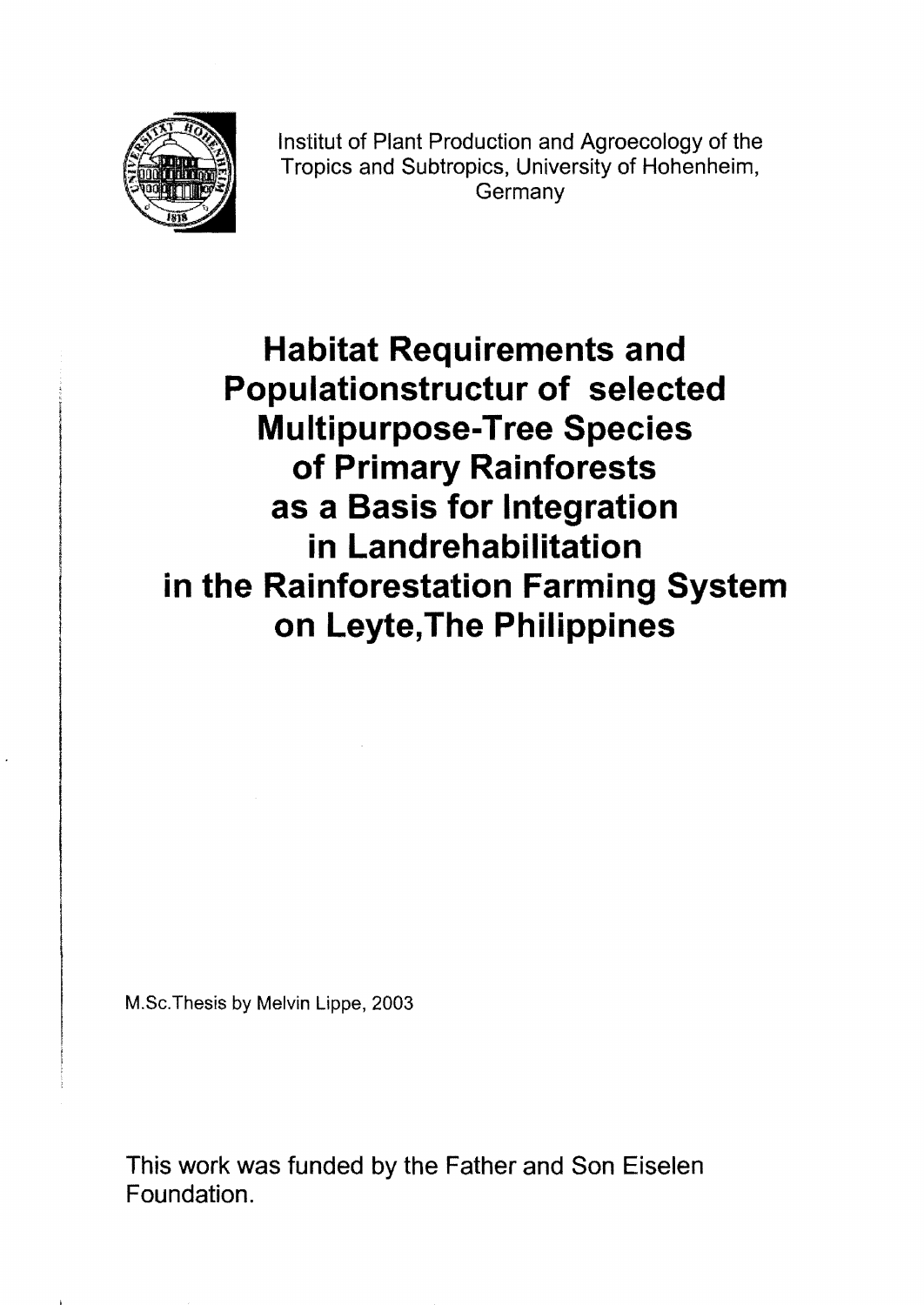## **5. Conclusion**

Cinnamomum mercadoi Vidal and its regeneration are able to grow in different habitats: in altitudes from 300 to 700 m a.s.l., in almost all relief positions, from low to steep slopes, in primary and secondary forests, successions, at pH levels up to 4,5 and GSC up to 50 %, within exposition south, east and west. Fruits are animal dispersed (assumed), mainly by birds, probably in a high percentage by fruit specialized hornbills, and thus results in a scattered occurrence of trees species and regeneration in the forest, with an exception for Cienda, where a concentration of regeneration was found in areas of high bird densities and especially nest wholes of two horn bill families.

Dillenia megalantha Merr. mother trees were found in altitude levels of around 650 to 800 m a.s.l in Cienda and Canbintan, similar features of the research areas have resulted in the assumption that Dillenia megalantha grows within areas of high precipitation of around 3000 mm/a. Within investigated research areas Dillenia megalantha tree species were able to inhabit almost all relief positions from river creeks and plain areas, to lower,- middle,- and upper slopes and ridges. Inclination levels varied between 5 to 55°, and shows together with exposition of south, east and west that species is able to grow in topographical different locations, but needs high precipitation levels or good water availability, e.g. provided in river creeks to grow and establish its regeneration.

Investigations has shown that Cinnamomum mercadoi growth performance of mother trees in Cienda were fairly better than in Canbintan, but no evidence was found if observation was influenced by different climatic and topographie features of the research areas, or has resulted due to the difference in investigated mother tree locations of primary rainforests stands in Cienda, and Secondary forest and Kainin fields in Canbintan.

Comparison of growth performance of Dillenia megalantha mother trees in Cienda and Canbintan found no significant differences in growth performance, and this fact has resulted in the assumption of similar climatic features of the mother tree locations in Cienda and Canbintan.

Regeneration analysis of Cinnamomum mercadoi and Dillenia megalantha found beside differences in fruit and seed dispersal, a general tendency of regeneration to establish below forest canopy. It is thus assumed, that both species are belonging to climax tree species (Whitmore, 1984, 1995, Whitten 1987, Richards, 1996). Climax